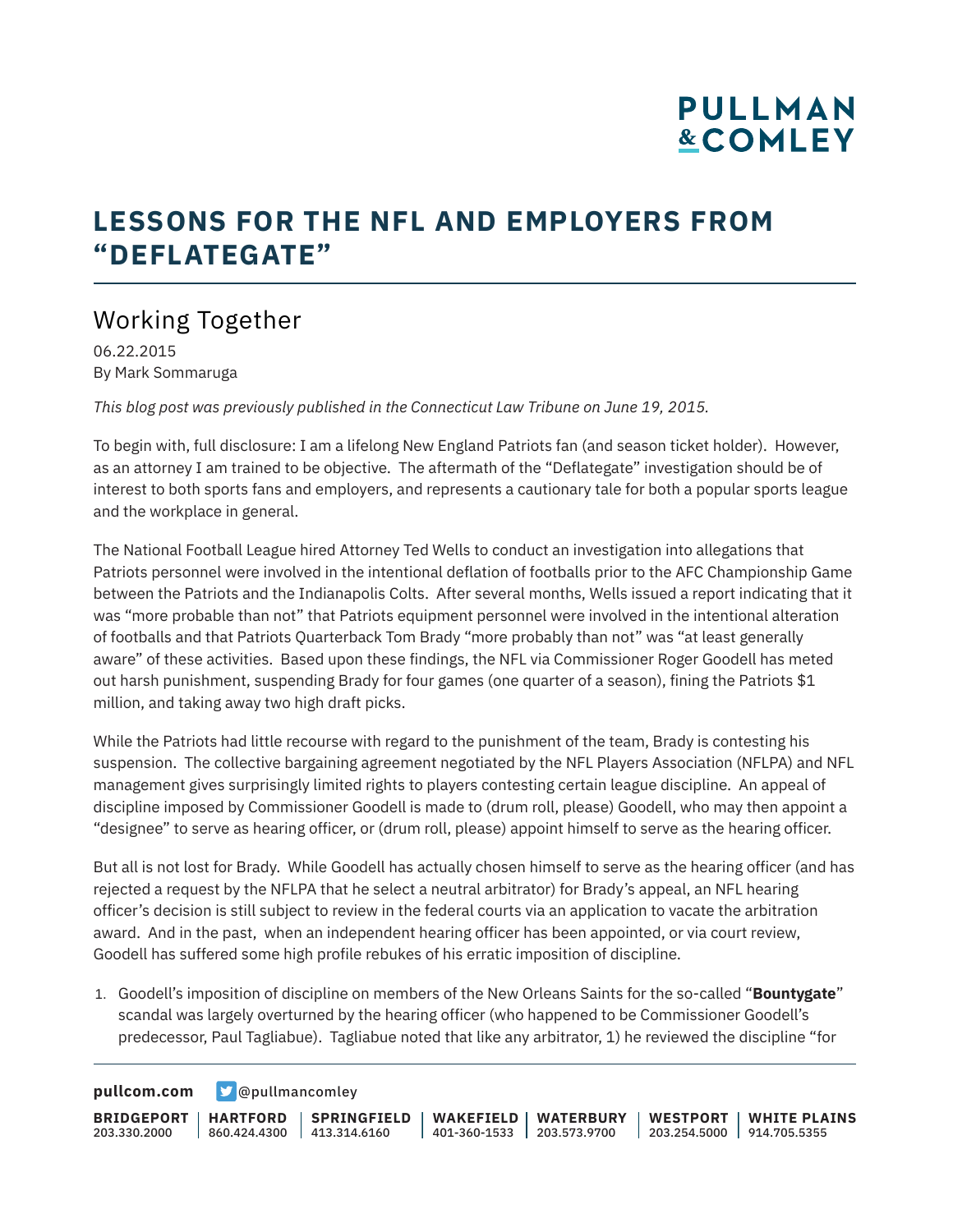#### LESSONS FOR THE NFL AND EMPLOYERS FROM "DEFLATEGATE"

consistency of treatment, uniformity of standards for parties similarly situated and patent unfairness or selectivity," and 2) he considered the "rules of the shop" in the NFL, namely, "the patterns of operations and practices of all 32 NFL teams as they have evolved over the years." In vacating all of the suspensions of players, Tagliabue noted that the NFL "has not previously suspended or fined players for some of the activities in which these players participated and has in the recent past imposed only minimal fines on NFL Clubs - - not players - - of a mere \$25,000 or less." Tagliabue's concern with discipline being administered evenhandedly is similar to what arbitrators consider in assessing whether there is "just cause" for discipline.

- 1. After Bountygate, the next Goodell defeat concerned the discipline of former Baltimore Ravens Running Back **Ray Rice**. After a video emerged suggesting (but not definitively proving) that Rice had had a physical altercation with his fiancée, Goodell suspended Rice for two games. This decision was subject to almost universal condemnation for being too lenient. In response, Goodell admitted that he "did not get it right." When a new (more damning) video of the same altercation emerged, Goodell then suspended Rice indefinitely. The NFLPA challenged the discipline, largely on double jeopardy grounds, and indicated that the second video did not reveal anything that Rice had not already admitted to Goodell during the investigation. Goodell designated Retired U.S. District Court Judge Barbara Jones to serve as hearing officer on Rice's appeal. Jones concluded that the collective bargaining agreement did not impose a "just cause" requirement upon the implementation of the discipline at issue. However, Jones still found that discipline must be "fair and consistent," and as such determined that Goodell's decision was an abuse of discretion. Jones found that the NFLPA had demonstrated that Rice did not mislead Goodell during the original investigation; therefore, the imposition of a second suspension based upon the same incident, and the same known facts about that incident, was arbitrary.
- 1. The final chapter in Goodell's trilogy of reversals is the **Adrian Peterson** case. Peterson, a running back for the Minnesota Vikings, was involved in detestable acts of physical abuse involving his four-year-old son. The NFL sought to discipline Peterson, but apparently in imposing an unpaid suspension for the remainder of the 2014 football season, the NFL tried to impose retroactively a new policy regarding "Personal Conduct" that authorized more serious discipline than had previously been allowed. When the NFLPA challenged the discipline, Goodell appointed a former NFL executive (Harold Henderson) to serve as the hearing officer. In a somewhat perfunctory decision, Henderson rejected attempts by the NFLPA to convince him to recuse himself due to his ties to the NFL and Goodell and his "evident partiality," summarily rejected the appeal on the merits regarding the length of the discipline, and rejected in a conclusory manner claims that the NFL was improperly imposing retroactively a new policy. The NFLPA then sought to vacate the "arbitration" award in federal court. Courts are generally reluctant to overturn arbitration decisions. Nevertheless, in this case the federal court (via Judge David Doty) ruled in favor of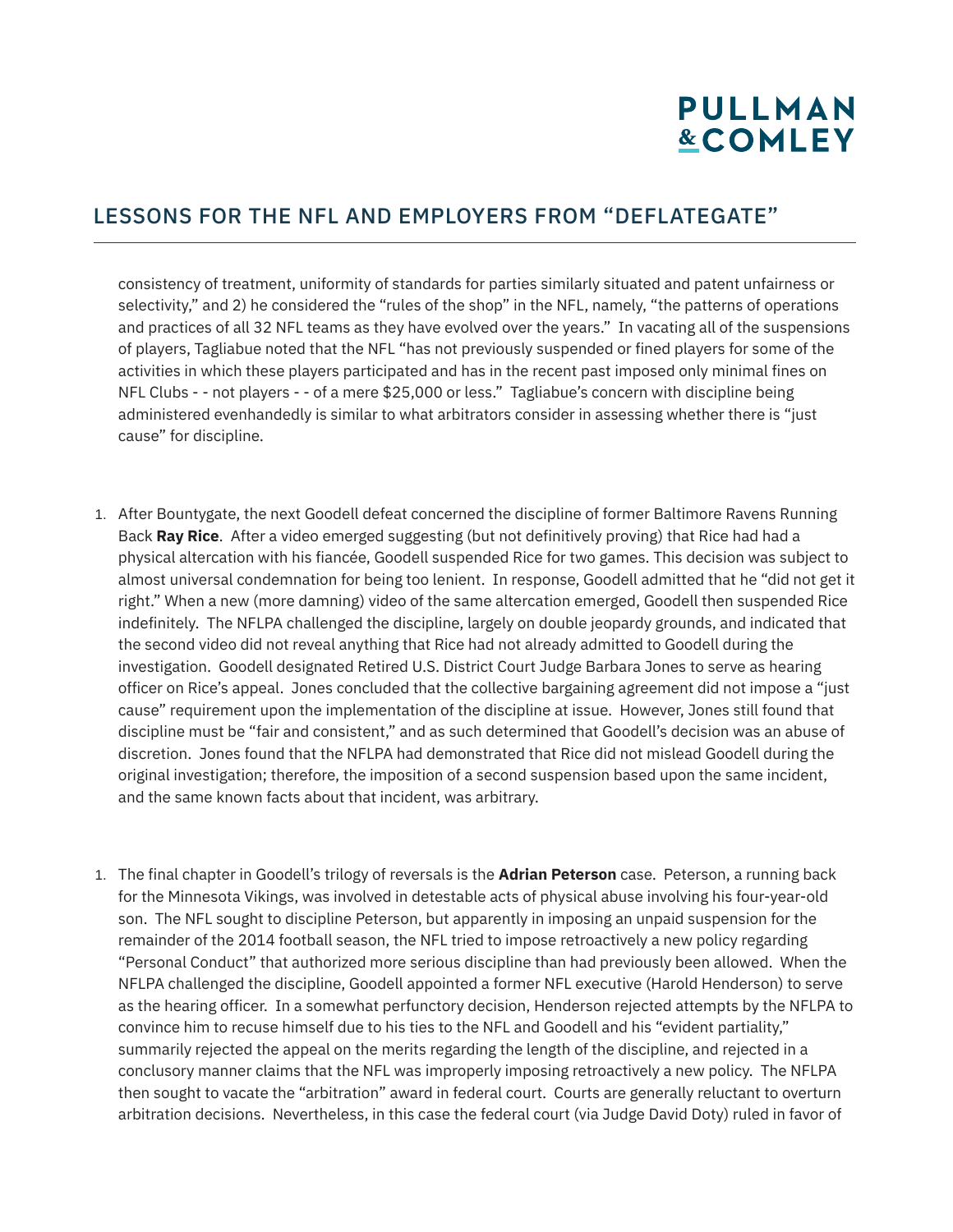#### LESSONS FOR THE NFL AND EMPLOYERS FROM "DEFLATEGATE"

Peterson and the NFLPA and vacated Henderson's arbitration award. NFLPA v. NFL, 2015 WL 795253 (D. Minn. Feb. 26, 2015). While noting that substantial deference was owed to decisions by labor arbitrators, the court indicated that this power was not meant to permit the rubber stamping of awards. The court noted that it will vacate an arbitration award when it fails to "draw its essence" from the collective bargaining agreement. The court stated that this essence is derived not only from the CBA's express provisions, but also from the "past practices of the industry and the shop," i.e., the "law of the shop." The court then ruled that the "law of the shop" prohibits the retroactive enforcement of a new policy. The NFL has appealed Judge Doty's decision; the NFLPA has filed a motion for contempt against the NFL.

While Tagliabue, Jones and Doty traveled different legal paths, they all came to the same outcome. Discipline cannot be inconsistent with past practice and NFL precedents involving discipline, especially in light of the "law of the shop." Accordingly, do not underestimate Brady's chances of success in challenging his suspension. Prior enforcement of the rules concerning the integrity and alteration of the football led to a) a \$20,000 fine against the San Diego Chargers in 2012 for a "sticky towel" that was used to assist players to better grip footballs during games, with no player being punished and b) a warning to the Minnesota Vikings and Carolina Panthers when they were caught placing football near heaters during a game, again with no player being punished. To the extent that Brady's suspension was partially based upon his refusal to turn over text messages and e-mails to investigators, such action may still be suspect in that prior refusals by players to turn over such evidence to the NFL did not lead to suspensions. Even disregarding the punishment imposed upon the Patriots as a team, a four game suspension of Brady emerges as harsh in the context of similar offenses. Tagliabue's reasoning in the Bountygate case would equally apply.

Without getting bogged down in a discussion of air pressure and contrary theories regarding the extent of deflation, and notwithstanding the existence of text messages of two Patriot equipment employees that are arguably damaging to Brady, it is not necessarily clear whether or to what extent the footballs were actually deflated. Indeed, the American Enterprise Institute has published a report finding that the Wells report was "unreliable" and that it is "unlikely" that the Patriots deflated the footballs. However, Brady's attorneys and the NFLPA could simply rely upon the facts contained in the Wells report and assert that there is insufficient proof that 1) the footballs were intentionally deflated, and/or 2) Brady was involved in directing that footballs be deflated below the legal limits. Also, based upon the prior Bountygate, Rice and Peterson decisions, the best strategy may be to assert that even if one accepts the findings of improper conduct, the harsh punishment is arbitrary and capricious (and contrary to the "law of the shop").

*Lessons learned*: The lack of consistency in enforcement and punishment of violations of an employer's policies can come back to haunt the employer. (See my partner Michael LaVelle's prior post on this subject here) As those who have had the experience of defending against discrimination complaints know, our Commission on Human Rights and Opportunities will specifically inquire as to "similar offenses" in the workplace and the discipline handed out. In the unionized/contractual workplace, the "just cause" standard for discipline relies upon (among other things) consistency in the application of discipline. Elkouri and